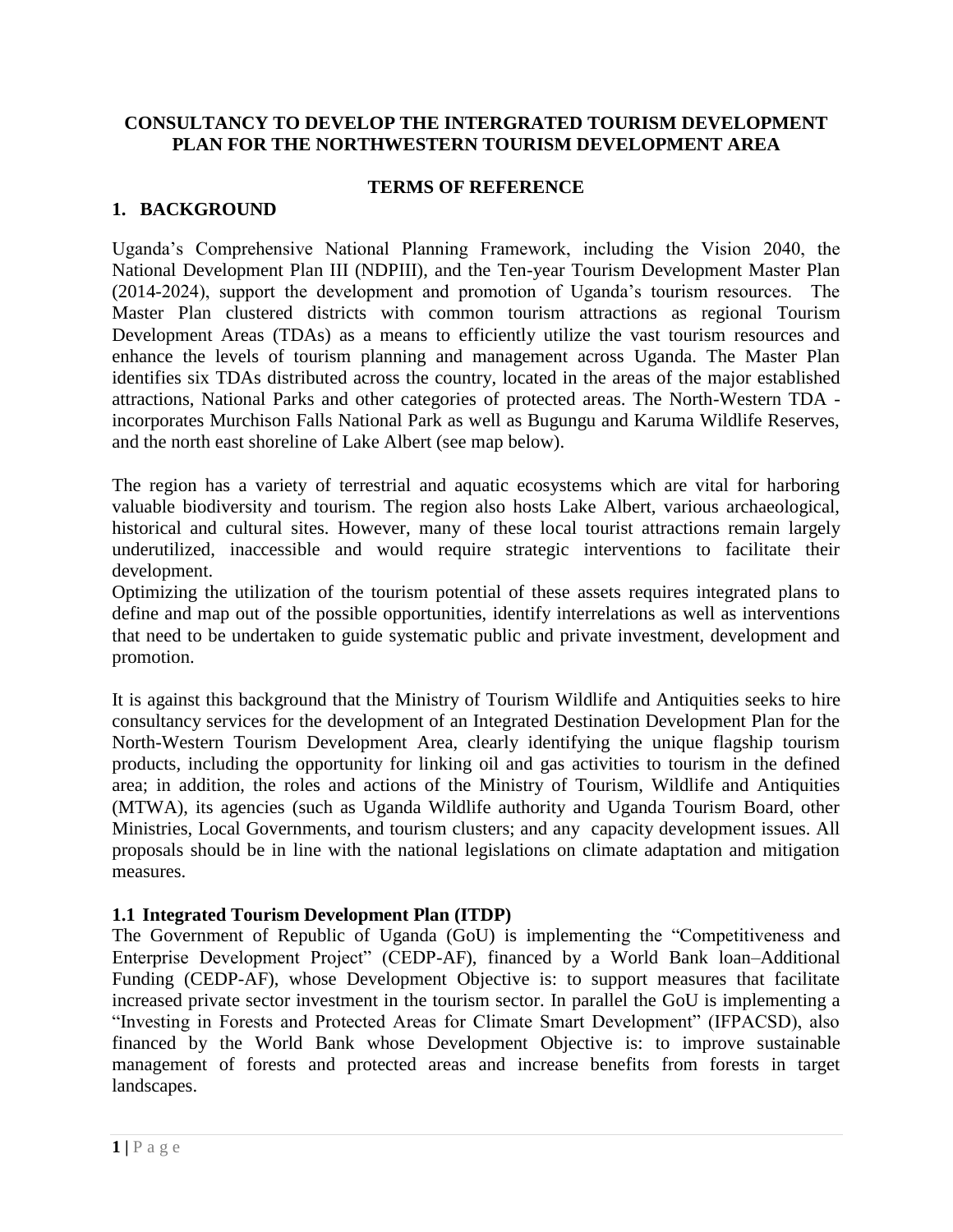The Albertine Graben is the focal area for the IFPACSD and the GoU has elected to use CEDP-AF financing to support the development of an integrated destination development plan for the northern part this area. This area is a priority for the GoU because the Albertine ecosystem is a focus of ongoing Oil and Gas exploration and production and because the area is one of the most important, and traditionally successful tourism zones in the country with, for example, Murchison Falls National Park being one of the most visited tourist attractions in Uganda.

The confluence of all this economic activity and potential project support over the coming five years at least, make this a critical area of economic development for Uganda and therefore a priority for spatial planning considerations, potential private investment, and climate- and naturepositive outcomes.

The focus of this Integrated Tourism Development Plan (ITDP) will be on identifying and defining investment or infrastructure gaps where public sector investments or reforms (such as the ongoing land reform) can play a role in catalyzing private sector investment in tourism infrastructure and services in key sites. A short list of transformative anchor projects with the potential to crowd in private investment will be identified as well as broader, and longer-term view of potential investments that can strengthen tourism or landscape resilience in the defined area.

# **2. OBJECTIVES OF THE ASSIGNMENT**

The objective of the assignment is to develop an Integrated Tourism Development Plan for the North-Western Tourism Development Area that can serve to attract private investment and leverage possible synergies offered by oil and gas exploration and production-related developments as well as ongoing project investments through the World Bank and other development finance institutions.

## **2.1 Specific objectives of the consultancy**

The specific objectives include:

- Conduct an initial baseline assessment of tourism activities in the region including all categories of goods and service providers in the tourism value chain (e.g. accommodation, tour operations, community-based activities, transport providers, tourism sites, etc.)
- To identify and define investment gaps and opportunities for co-creation and /or coinvestment of potential linkages between the oil  $\&$  gas and tourism sector; for example, common infrastructure, possible carbon offsets through reforestation/tree planting, specific adaptive reuse of oil and gas exploration infrastructure, possible financing from oil and gas exploration companies to support any of the above;
- To identify the enabling infrastructure connecting potential tourists to assets in the region, including the identification of critical last-mile infrastructure for instance;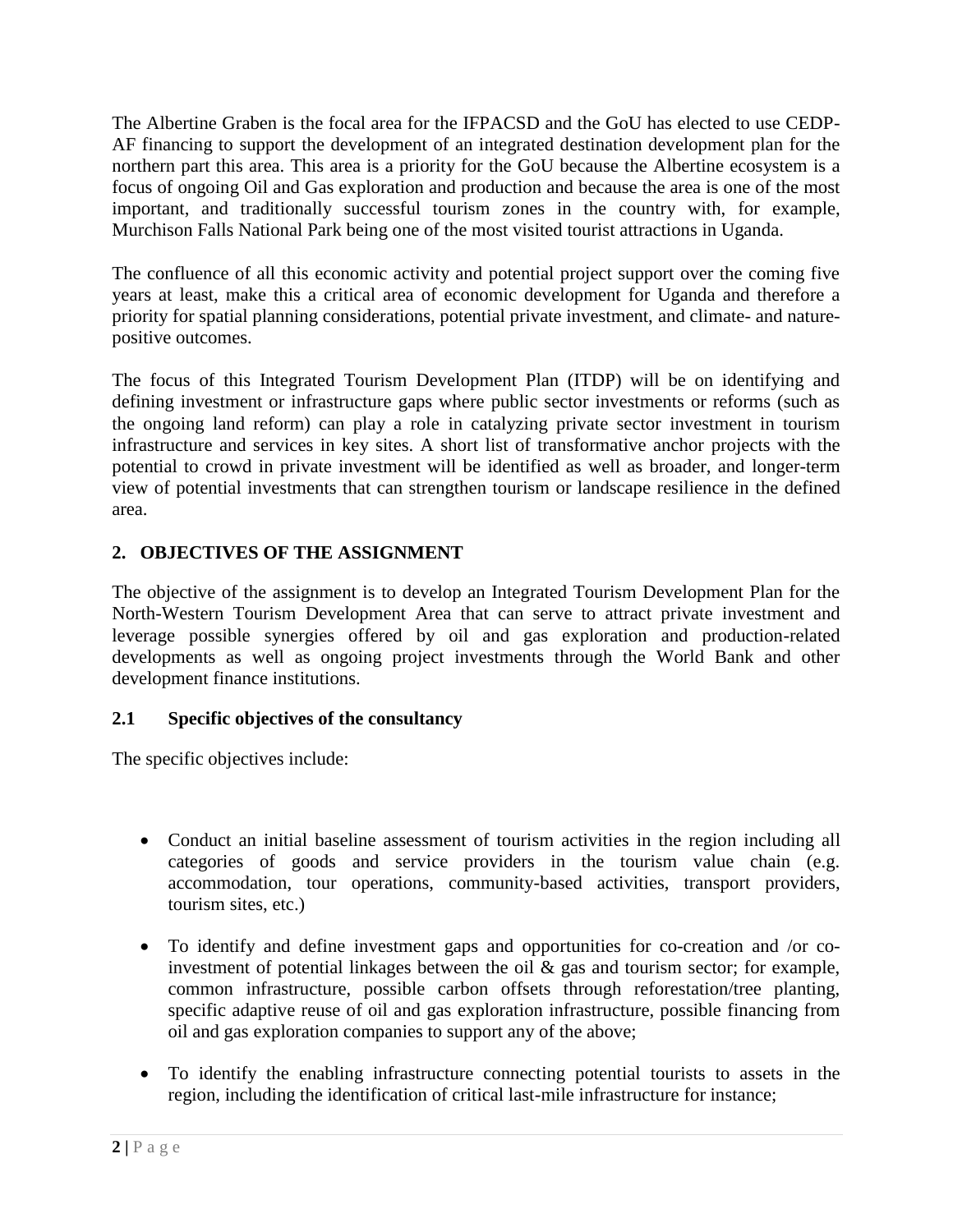- To conduct a comprehensive tourism market analysis in the region, identifying key markets, trends and likely growth potential;
- To assess the inclusivity of communities in enterprises along the tourism value chain operating in the region;
- To assess critical manpower and capacity development needs along the tourism value chain and recommended investments to address these;
- To propose a minimum of 15 sub-projects projects, from which 5 will be selected for prefeasibility assessments;
- To establish the challenges to investment in the exploitation of the existing tourism assets in the area;
- To recommend any institutional structures, financial requirements and possible incentive mechanisms for the development and management of tourism in the region, such as the development of a public private destination management entity in the region;
- To propose implementation and M&E frameworks, that would ensure realization of the identified linkages

## **3. TASKS**

The consultancy will cover the development of the Integrated Destination Development Plan; defining and identifying the tourism sector linkages and investment opportunities in the north western tourism development area and in particular the districts affected by the East African Crude Oil Pipeline Project (EACOP).

The consultant is therefore required to conduct the following tasks among others:

- i) Review of all relevant documents, reports, and plans already prepared (some of which are mentioned in this TOR);
- ii) Conduct a baseline and overall assessment of existing tourism-related enterprises in the region;
- iii) Form a small counterpart working group composed of MTWA, UWA, UFA, UTB and at least four private sector representatives with one each coming from tourism accommodation owners/operators, tour operators, community tourism organizations and the oil and gas sector;
- iv) Through periodic workshops, use this working group to develop ideas and to validate findings and recommendations;
- v) Use the opportunity to build technical capacity and skills in key MTWA staff to enable further IDTPs to be conducted in other parts of Uganda;

In addition, the Firm shall be responsible for:

a) Implementing the entirety of the tasks defined in the scope of the assignment and shall bear all the costs related to the employment and mobilization of his/her team.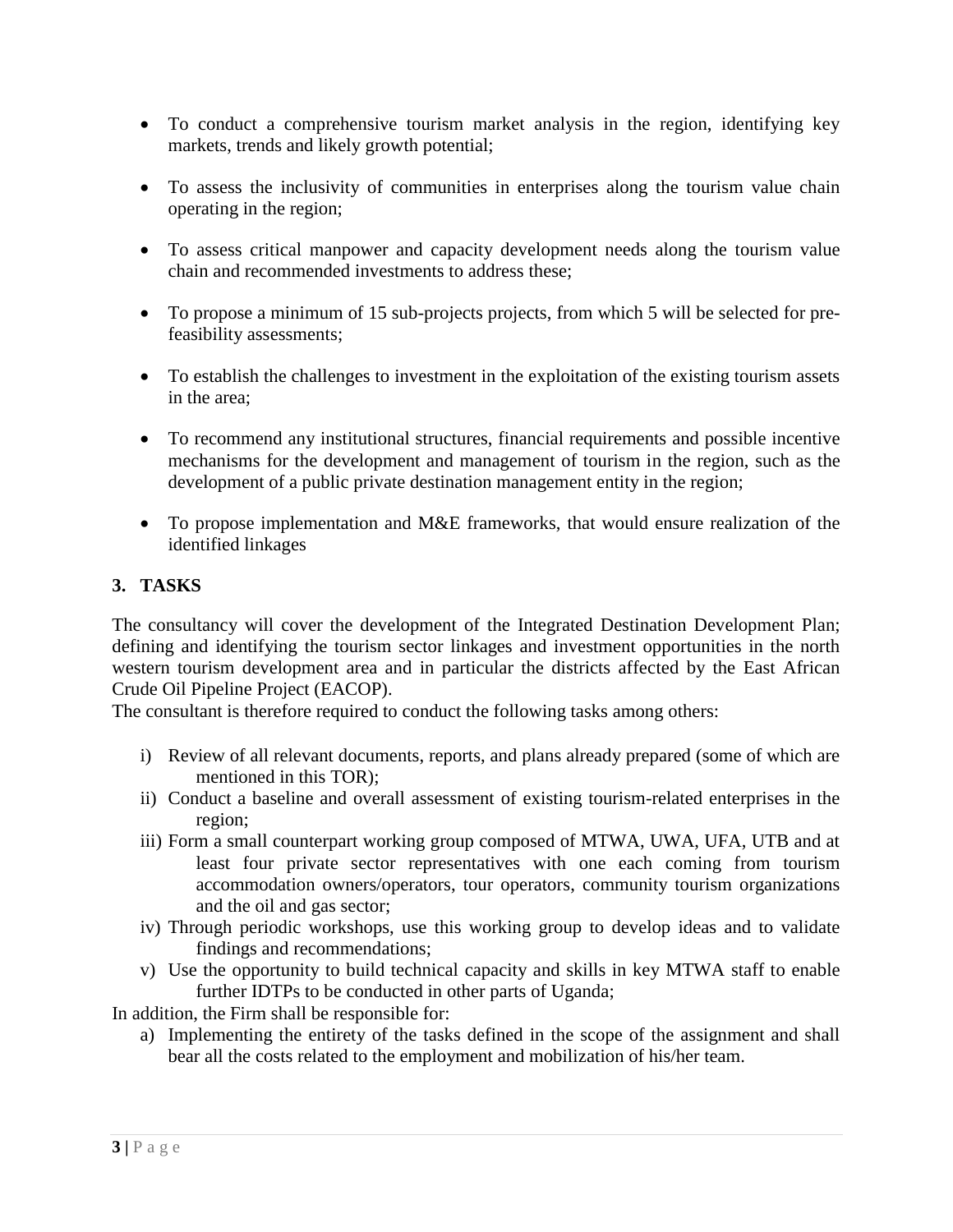- b) Facilitating the consultation meetings to review survey methodologies and research tools and validation workshop. In addition, the firm shall co-opt and facilitate the project team staff during the assignment duration.
- c) The costs of producing, printing and distributing survey tools, equipment, information materials and reports required to successfully carry out the assignment.
- d) Facilitating project review meetings during implementation usually around report delivery dates.
- e) The organization and implementation of any consultation activities, including logistics, local travel, accommodation, survey and analytical tools/software, printing and editing of documents, etc.

## **4. EXPECTED DELIVERABLES AND TIMING**

### **Expected deliverables of this assignment are highlighted in table 1 below.**

|  |  | <b>Table1. Assignment Deliverables and Timing</b> |  |
|--|--|---------------------------------------------------|--|
|--|--|---------------------------------------------------|--|

| <b>Item</b> | <b>Description of Output</b>              | <b>Timing from the Date of Contract</b> |
|-------------|-------------------------------------------|-----------------------------------------|
|             |                                           | effectiveness                           |
| 4.1.        | Inception Report for Stakeholders'        | Week 2                                  |
|             | engagement and review                     |                                         |
|             | detailing<br>the<br>consultant's          |                                         |
|             | understanding of the project scope,       |                                         |
|             | methodology, key timelines and any        |                                         |
|             | clarifications/modifications<br>to<br>the |                                         |
|             | <b>TOR</b>                                |                                         |
|             | Power point presentations for the draft   |                                         |
|             | Inception report                          |                                         |
| 4.2         | <b>Draft Inception Report Workshop</b>    | week 3                                  |
| 4.3         | Final Inception Report incorporating      | Week 4                                  |
|             | Stakeholder's comments                    |                                         |
| 4.4         | <b>Interim Progress Report</b>            | Week 12                                 |
|             | Including the baseline assessment of the  |                                         |
|             | existing tourism situation, enterprises   |                                         |
|             | and overall products, market research     |                                         |
|             | results and challenges faced at the mid-  |                                         |
|             | way point of the work                     |                                         |
| 4.4         | Draft Integrated Destination Tourism      | week 16                                 |
|             | plan for stakeholders' engagement and     |                                         |
|             | review.                                   |                                         |
|             | Power point presentations for the draft   |                                         |
|             | <b>IDTP</b>                               |                                         |
|             |                                           |                                         |
| 4.5         | <b>Workshop on Draft IDTP</b>             | week 17                                 |
| 4.6         | •Draft<br>Final<br>Integrated Destination | week 23                                 |
|             | Tourism plan and implementation plan      |                                         |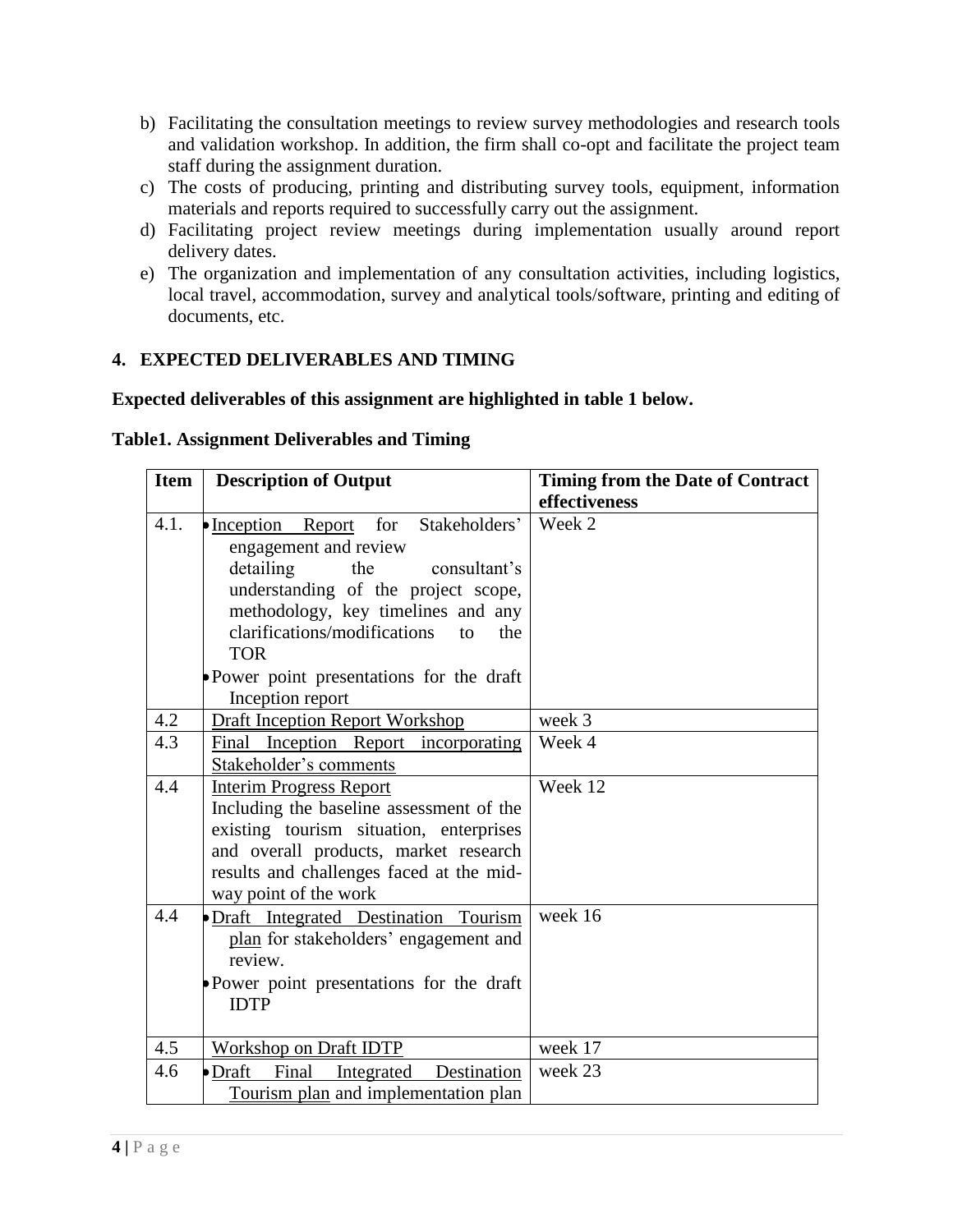|     | for stakeholders' engagement and                                  |         |
|-----|-------------------------------------------------------------------|---------|
|     | review.<br>• Power point presentations for the Draft              |         |
|     | Final IDTP.                                                       |         |
|     |                                                                   |         |
| 4.7 | Workshop on Draft Final Integrated                                | week 25 |
|     | <b>Destination Tourism plan</b>                                   |         |
| 4.8 | Final Integrated Destination Tourism                              | week 28 |
|     | plan for North Western TDA                                        |         |
|     | Detailing;                                                        |         |
|     | An overall description of the<br>existing tourism product and     |         |
|     | market base and the future                                        |         |
|     | tourism development potential of                                  |         |
|     | the region and the investment and                                 |         |
|     | infrastructure gaps;                                              |         |
|     | description of overall<br>A                                       |         |
|     | investment opportunities and 5                                    |         |
|     | detailed pre-feasibility<br>more                                  |         |
|     | assessments of specific projects<br>as advised by GoU after (iii) |         |
|     | above;                                                            |         |
|     | recommended investment<br>$\mathsf{A}$                            |         |
|     | strategy for these<br>projects                                    |         |
|     | stipulating the<br>institutional                                  |         |
|     | incentive<br>and<br>structures                                    |         |
|     | mechanisms required to ready                                      |         |
|     | them for markets;                                                 |         |
|     | A monitoring and evolution                                        |         |
|     | framework for the proposed<br>development and investments.        |         |
|     | Recommendations<br>for<br>any                                     |         |
|     | institutional capacities required to                              |         |
|     | support<br>the<br>overall                                         |         |
|     | implementation of the IDTP;                                       |         |
|     | A regional tourism<br>branding                                    |         |
|     | concept that fits within the                                      |         |
|     | national framework as developed                                   |         |
|     | by UTB;                                                           |         |

The Consultant represented by the entire project team (key personnel) shall be required to present to stakeholders at separate workshops organized by MTWA the Inception report, Draft Integrated Destination Tourism Plan for North Western Uganda.

The three stakeholders' workshops will be conducted as indicated in the table above. The workshops will be organized to discuss the Draft Inception Report, Draft IDTP and the Draft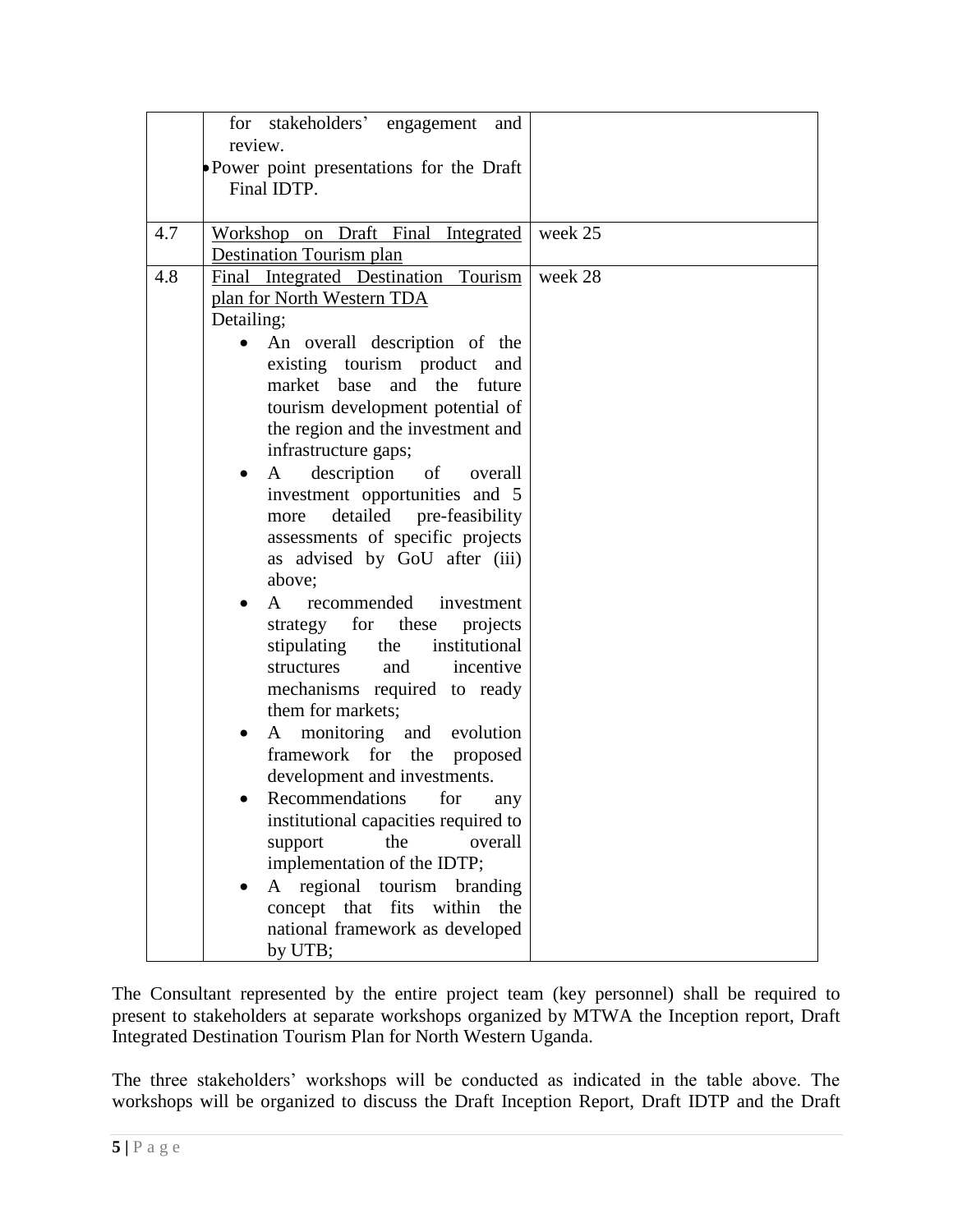Final IDTP after submission of the deliverables to the client. The following shall be taken into consideration during the preparing and handling the stakeholders' workshop.

- (i) The workshop will be facilitated and paid for by the Client.
- (ii) The consultant will make Power Point presentations, provide concise background documents for discussion and prepare workshop reports to document the proceedings.
- (iii)The consultant shall include a provisional sum of 12,000 USD in the financial proposal for the costs of holding workshops and stakeholders' consultation in the proposal.
- (iv)The Client will pay the Consultant based on actual and approved expenditure of the Consultant's budget (for workshop) which will have been discussed and agreed to prior to commencement of the Consultancy.
- (v) The basis for payment of participants by the Consultant will be full participation for the entire duration of the workshop together with an authentic invitation letter of the participant.
- (i) The key deliverable of Stakeholders workshop shall be stakeholders' workshop report which shall be submitted by the consultant within 2 weeks after the workshop.

# **5. REPORTING REQUIREMENTS**

The Consultant shall report to the Project Coordinator

CEDP

PSFU

Kampala.

A copy of each report shall be submitted directly to the World Bank Task Team Leader, Rwenzori House Floor 4 Lumumba Avenue

All deliverables including work files, document files, databases, spreadsheets, drawings, and GIS data related shall be provided to the client in electronic format (on CD) upon completion of the consultancy, in addition to 5 copies of the hardcopy reports. The electronic data formats shall be compatible with the latest versions of:

- (i) The Microsoft Office Suite;
- (ii) Auto CAD;
- (iii)Arcview GIS;

(iv)Network analysis software (PSS© Sincal or compatible software).

Any other data formats shall be subject to prior approval by the client.

All assignment reports shall be submitted to the client in form of one (1) electronic copy and five (5) original hard copies. All documents to be submitted by the Consultant shall be in English.

## **6. KEY PERSONNEL**

The Consultant will be a firm or consortium of firms with diversified technical competencies, including (but not limited to) tourism development planning and should have demonstrated competencies in tourism project finance, tourism planning, tourism marketing and leisure and hospitality. The Consultant shall have the following qualifications and experience: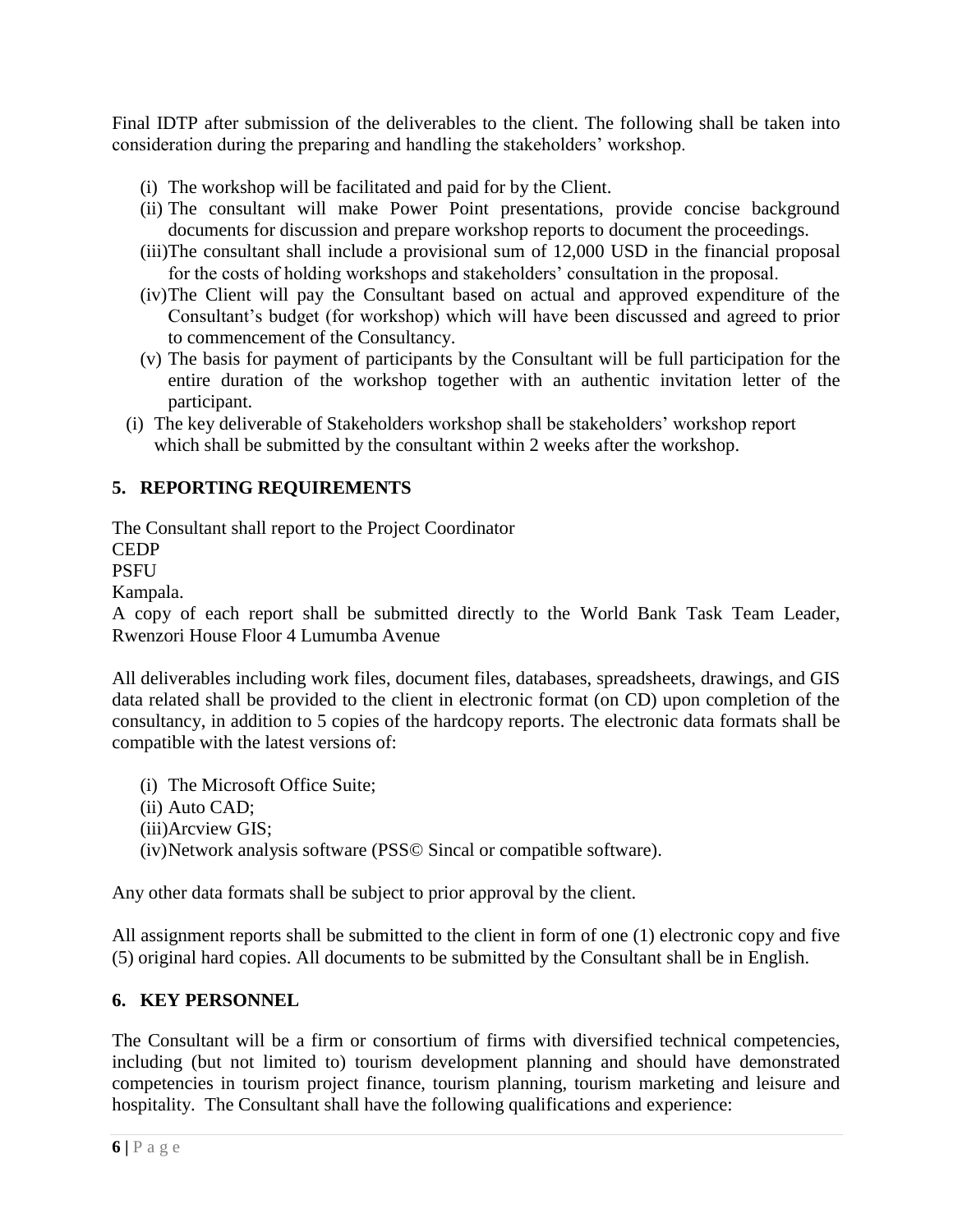- a. Proven experience in leading integrated teams.
- b. Demonstrated knowledge and understanding on different business models to promote regional tourism.

The Consultant shall present at least one reference to prove possession of each of the above competences.

The Consultant will deploy a team of well qualified personnel/experts to undertake field activities who will be supported by a competent team at the consultant home office. All the experts shall be highly skilled and experienced and shall score a minimum of 75%. Key Staff with scores of less than 75% shall have to be replaced if the Consultant progresses to negotiations stage.

The proposal of the Consultant shall be set out in detail showing the list of experts required for each stage of the assignment and the duration person/ days) for which the services are required. The Consultant shall present the staffing schedule in a manner that makes it clear as to which personnel will be involved in a specific activity. A staff organogram reflecting the envisioned activities should therefore be presented.

The Consultant's team shall include the following key personnel:

- a. Team leader (Senior Tourism Development and Planning Specialist)
- b. Tourism Project Finance/Feasibility and Investment Specialist
- c. Tourism Marketing/Market Research Specialist
- d. Community Tourism Specialist
- e. Social and Environmental Safeguards Specialist

### **Qualification and experience requirements of Key staff**

- a. Team leader (Senior Tourism Development and Planning Specialist) should have a post graduate qualification in tourism administration and/or planning. At least 15 years of professional experience in tourism product and market development, demonstrated success in leading integrated teams, proficiency in ICT
- b. Tourism Project Finance/Feasibility and Investment Specialist should have a degree in Graduate degree in a finance related field, at least 15 years' experience in developing tourism-related feasibility assessments, demonstrated success in taking tourism investment projects to successful investment outcomes, demonstrated success in community-related investments and ownership structures would be a plus.
- c. Tourism Marketing/Market Research Specialist should have a Graduate degree in a marketing related field, at least 10 years of proven experience in tourism marketing and market research, demonstrated success in taking tourism investment and projects to successful investment outcomes, demonstrated success in community-related marketing initiatives would be a plus.
- d. Community Tourism Specialist should have as a minimum of a Graduate degree in Social Sciences, Development studies of a related field, at least 10 years' experience in developing community related interventions, demonstrated success in getting communities together to successfully implement a project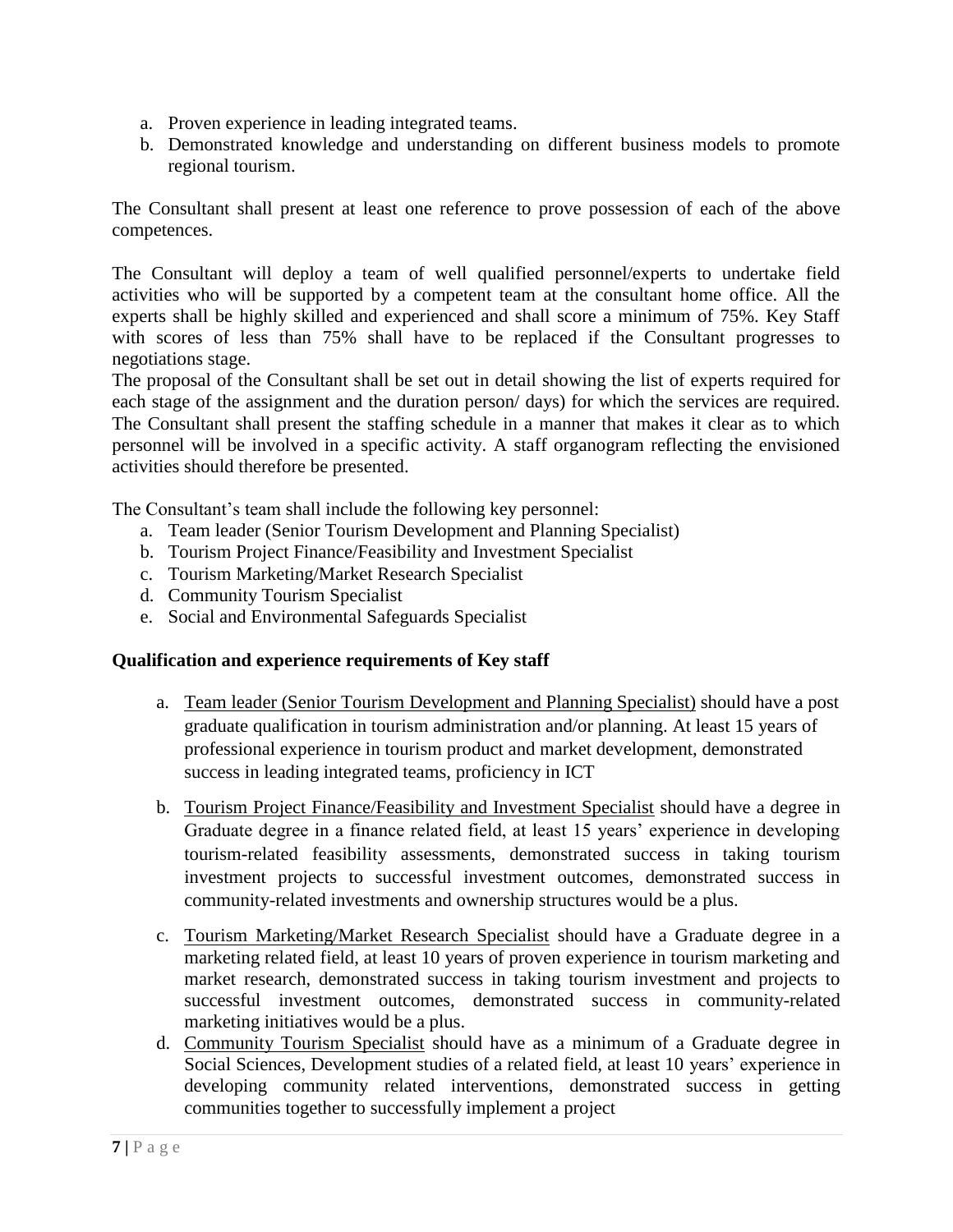- e. Social safeguards specialist should have as a minimum a Graduate degree in sociology or other related field of Social Sciences from a recognized University/institution. Training in land management, acquisition, resettlement and rehabilitation, and social inclusion is an added advantage. A minimum of three years of experience in implementing social safeguards arrangements on infrastructure projects in a large-scale national Project. He/she should have experience in development/management of community engagement activities as well as in depth knowledge of participatory community engagement methodologies.
- f.Environmental Safeguards Specialist should have as a minimum a Graduate degree in Environmental related courses from a recognized institution, with a matching experience of seven years in the field of Environment and Social Impact Assessment and Management. Broad understanding of the national environment policies, laws, regulations and World Bank Safeguard Policies and EHS guidelines. Significant experience of working with various stakeholders including Government institutions, Non-Government Organizations and the private sector.

### **7. SUPPORT STAFF**

The Consultant shall field any technical, non-technical and administrative staff to enable the timely delivery of the assignment and to the required standard.

### **8. SERVICES PROVIDED BY THE CLIENT**

The Client shall introduce the Consultant to relevant stakeholders on request.

All expenses related to the assignment such as office space, travel (inland and foreign), and accommodation, stationary shall be borne by the Consultant.

#### **9. DURATION OF THE ASSIGNMENT**

The assignment shall have a duration of 28 calendar weeks. **10. STAKEHOLDERS**

The Consultant shall consider the following as the Key Stakeholders

- 1. Ministry of Tourism Wildlife and Antiquities
- 2. Ministry of Energy and Mineral Development
- 3. Ministry of Water and Environment
- 4. Ministry of Local Government
- 5. Ministry of Finance Planning and Economic Development
- 6. Ministry of Gender Labour and Social Development
- 7. Project affected District Local Governments of Buliisa, Gulu, Kagadi, Kikube, Hoima, Masindi, Pakwach, Nebbi, Omoro, Oyam, Kiryandongo and Nwoya
- 8. National Planning Authority
- 9. National Environment Management Authority
- 10. National Forestry Authority
- 11. Uganda Local Governments Association (ULGA)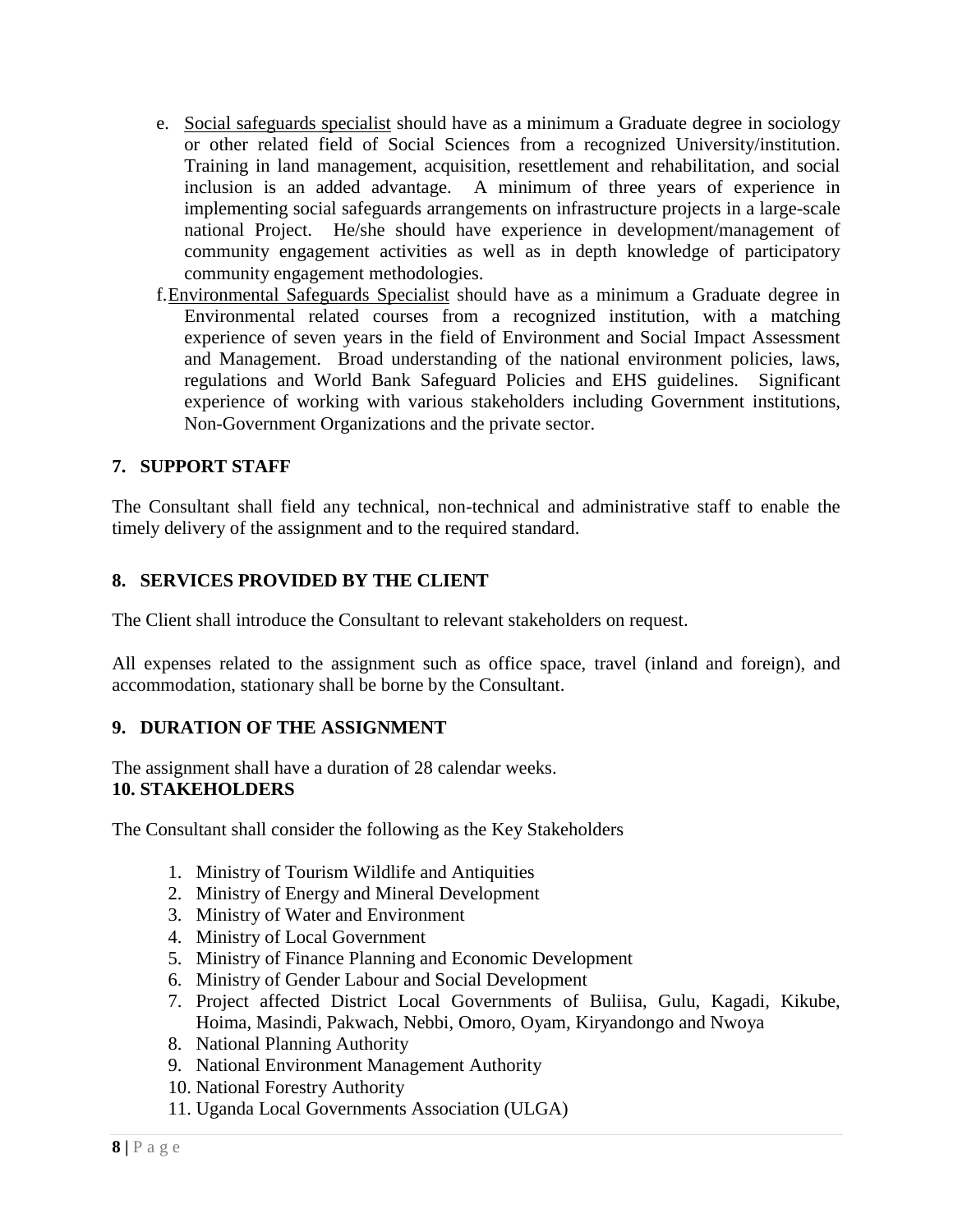- 12. Petroleum Authority Uganda
- 13. Chief Government Valuer
- 14. Solicitor General's Office
- 15. Project affected Communities including but not limited the Kingdoms and Chiefdoms in the area, religious leaders, Transporters, Accommodation providers, Restauranters, attraction sites including game parks and reserves, River Nile and the Lake Albert; Farm owners, schools and other service providers
- 16. CSOs/NGOs working in Tourism including but not limited to Uganda Wildlife Society, Worldwide Fund for Nature, African Wildlife Society, Uganda Biodiversity Fund, the Albertine Stakeholders Forum
- 17. Academia including but not limited to Universities, Technical Institutes
- 18. Natural Resources Committee of Parliament
- 19. Tourism and Trade Committee of Parliament
- 20. Traditional and Cultural Leaders
- 21. Uganda Tourism Board
- 22. Uganda Wildlife Authority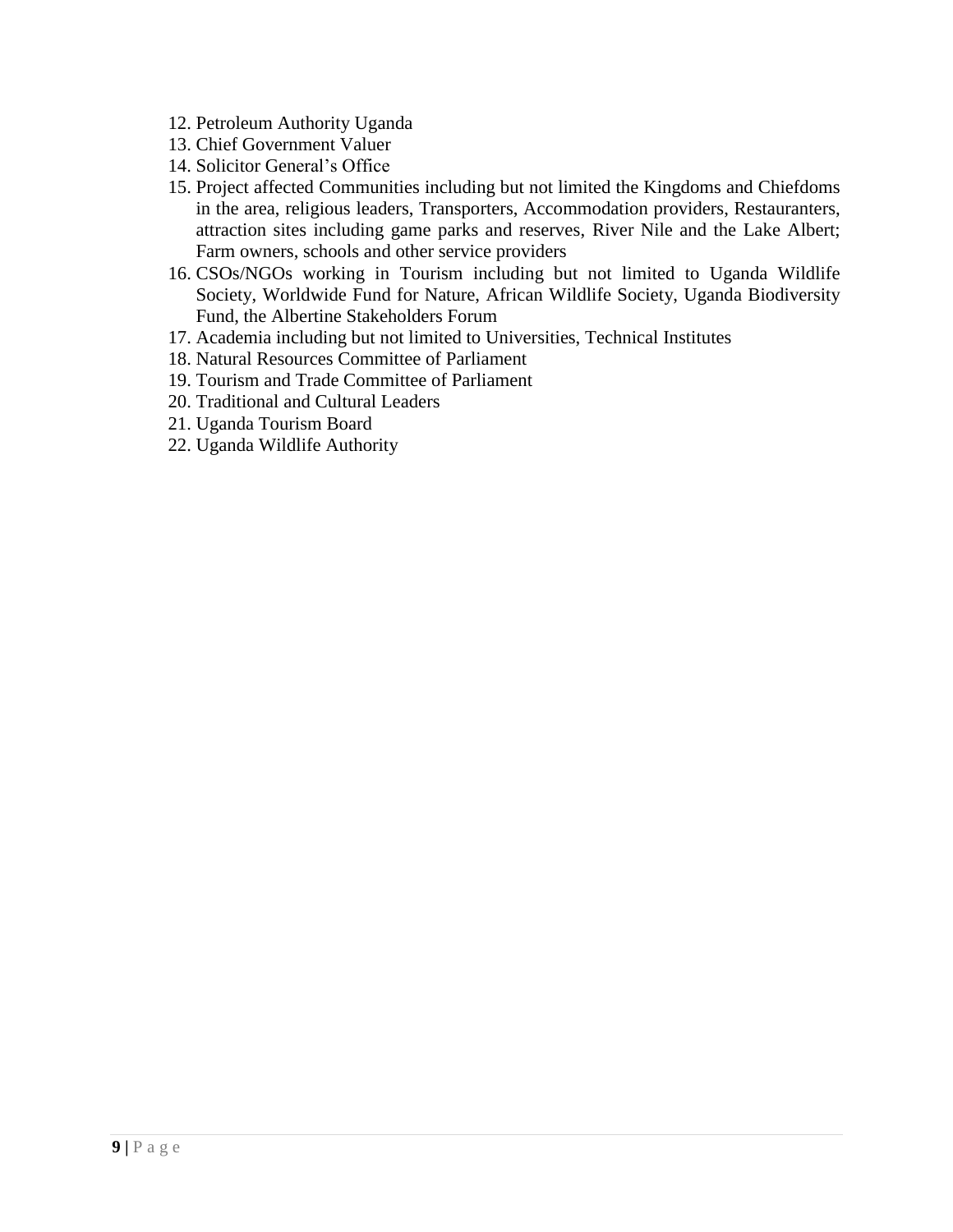

**ANNEX 1: Map of the Albertine Graben**